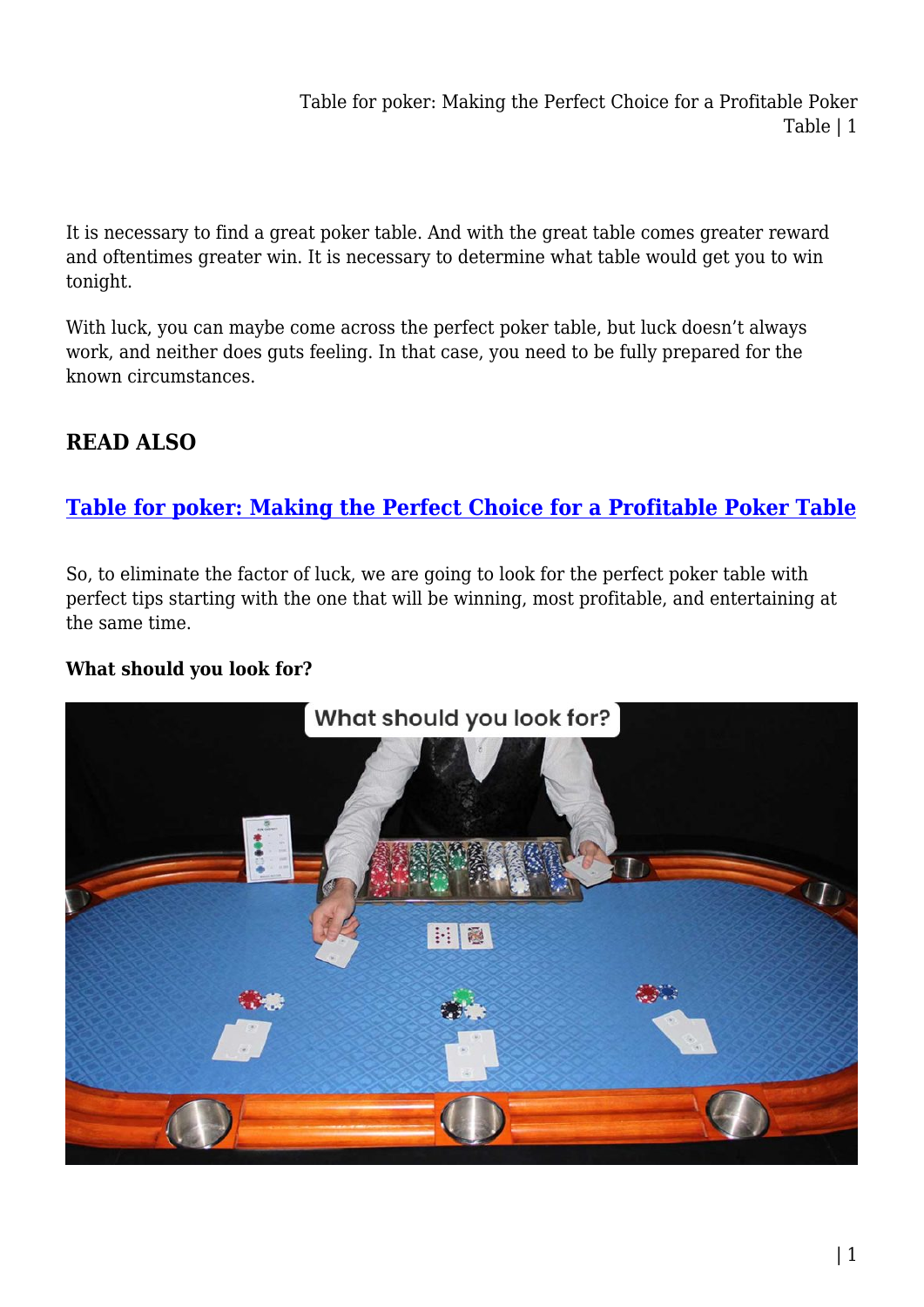What should a perfect poker table look like? This is the main question. A perfect table should be simple, plain, and straight-ahead good-looking and fish. With bad players onboard, chasing and playing too many odd hands, it is easy to find such a table, but not always. Is it luck? Or is it. Looking out for people who chase to hit cards on the flop and make their hand irrespective of how unlikely the odds are not in their favor.

In a live casino, one may come across one such type of table only by observing you can find the table where the platters are using too many hands and chasing, but it's one of the most useless methods to identify a **[Poker Australia](https://furnitureoffers.com.au/)** with bad players.

Luckily when you are playing online poker, this guesswork is summed up for utilizing our time. We can just look up the statistics of players and poker online Australias while comparing it with hundreds of others and make up our mind which one to join without necessarily wasting our time observing bad players.

# How to choose the table that brings you profit?

# **How to choose the table that brings you profit?**

Now you are looking for a table that will be profitable in all circumstances for you. Just remember, in the first stage, you will be playing the poker bankroll challenges, which will be of 5 or 10 cents stake level game. You will need to focus on your no-limit Texas Hold'em ring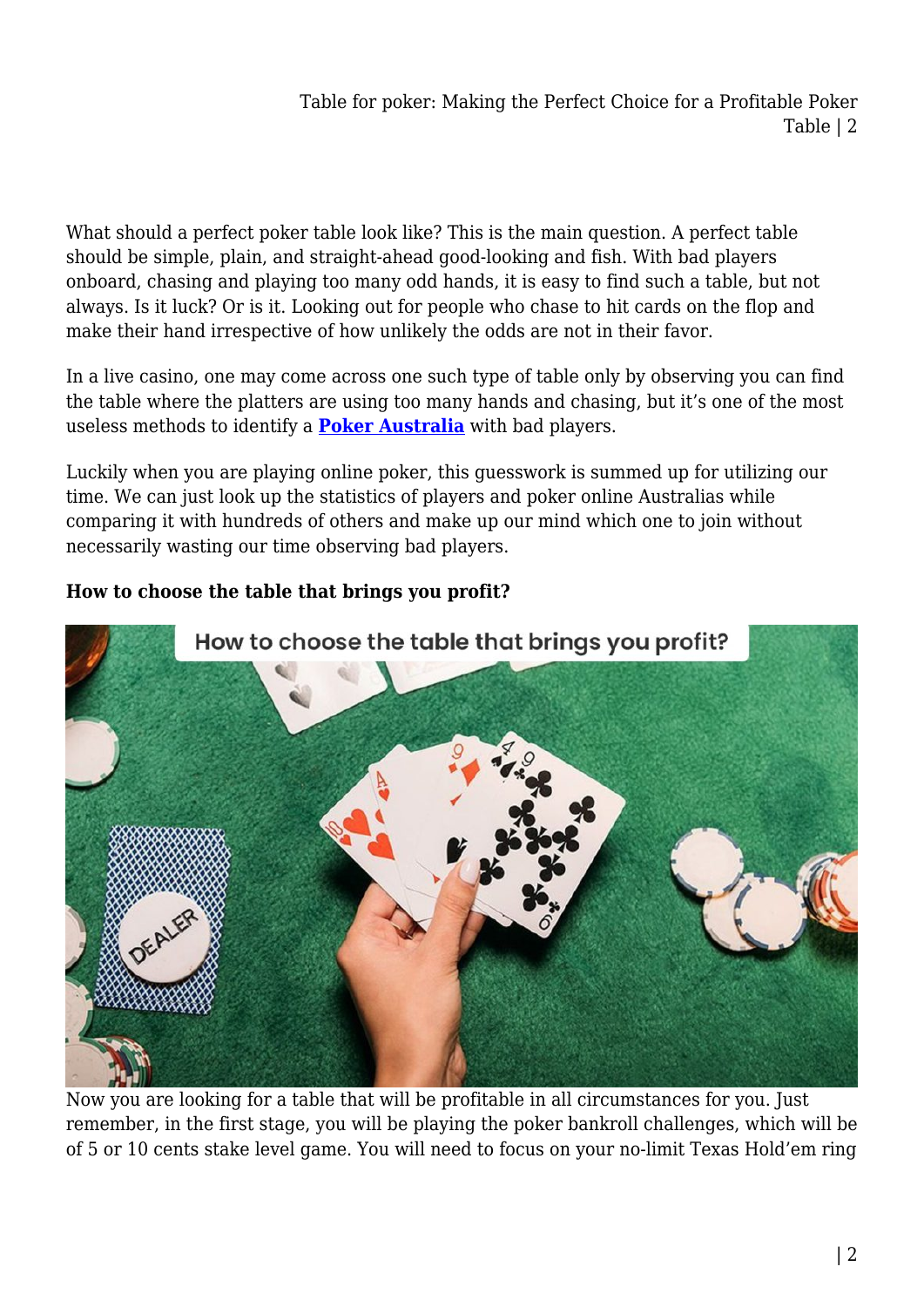game table for a while.

 Selecting the Hold'em table from the lobby, you should select the no-limit option as you are trying t5o play a 5/10 cent table with nine players on the table. For the time being, you should ignore the bad-hand players as they do not matter.

The statistics that are available mean a lot. So, you should understand what they mean, so here is a quick guide for you to understand each one of those options:

- Players: you are playing against a maximum of 9 players at one time. But it can be changed as well depending on the people who are playing.
- Stakes: according to the big and small blind. It will be mentioned. All the subsequent bets will be mentioned accordingly.
- Limits: this shows the limit of the poker game. The type of poker betting limit can be an easier term for it. It could be no limit or pot limit. All in accord.
- Type: this determines the type of game you are playing. For each game, a specific icon will be shown that varies from table to table. For example, a webcam icon might be shown in the game. There is a quick guide for each icon and what they mean at the bottom of the lobby that you can easily check out.
- Average pot: this function is self-explanatory. This can be used as keeping track of all the winning pot values and provides an average pot size as a statistic throughout the poker game about the table and the win.
- Players: this is the average number of players that see the flop. On average, in game 9, 45% of the players will see the flop, which means 4 out of 9 people are using big blinds in most pots. So be sure to know such a fact.
- Hands/hour: this is the average calculation of the speed and the indication of the displays of the number of hands that are dealt every hour on the table. The higher the number, the more hands are dealt and the faster the table is acting and displaying.
- Wait: it is a waiting list for the table. If the table is full, you might end up on a waiting list, and when a player leaves, you are offered a seat. This way, you can see how many players are on the waiting list waiting for their turn.

## **Player per flop or flop o meter**

This statistic is important for determining a profitable table. The player per flop means the number of players that see the flop and use a lot offhand. This factor means that the people who use many flops are fish. They are always chasing bad cards. To score against them will be much easier.